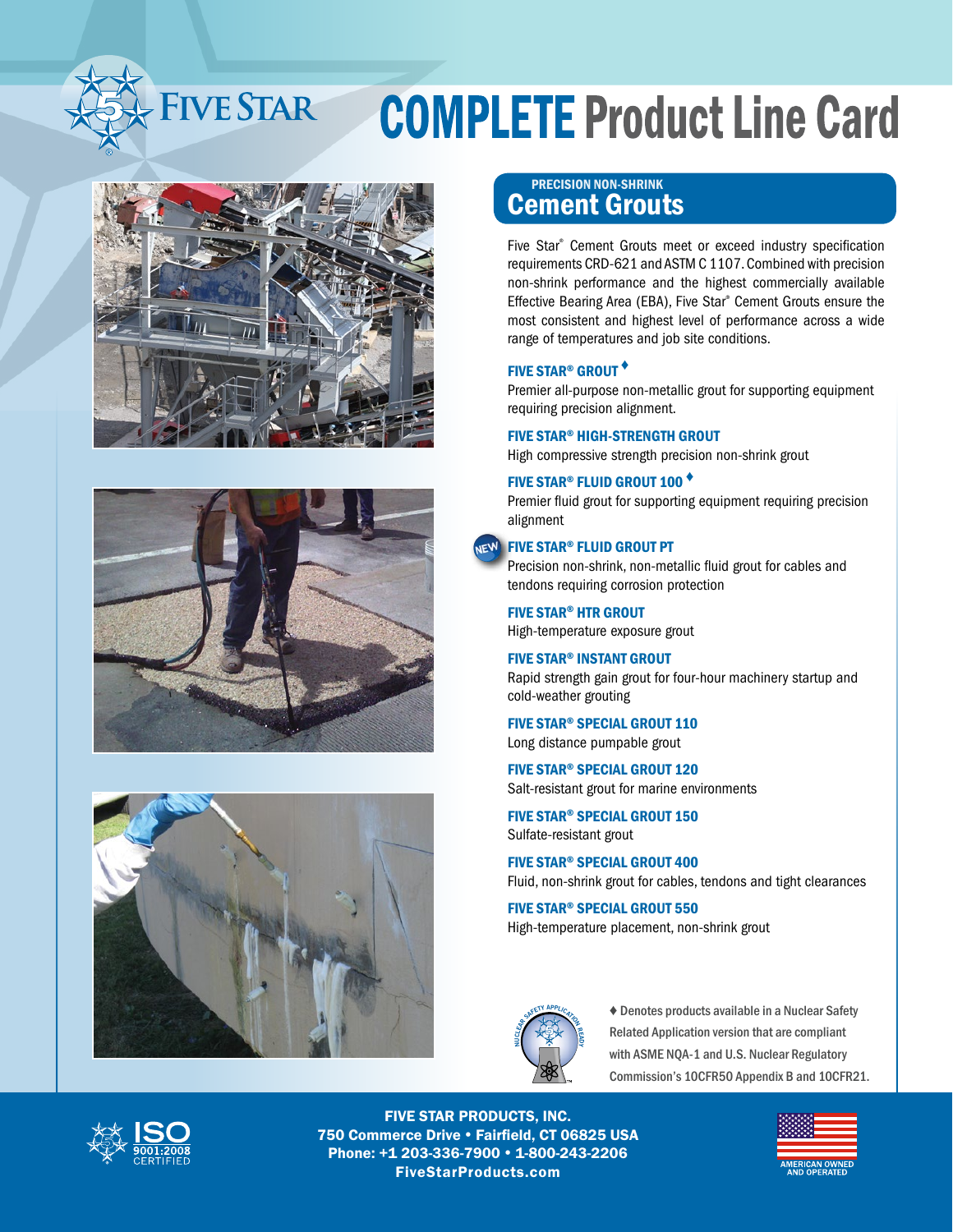

### Epoxy Grouts PRECISION NON-SHRINK

Five Star® Epoxy Grouts provide industry-leading performance with 95% Effective Bearing Area and 0.00% shrinkage when tested in accordance with ASTM C 827. Ultra-low creep, superior compressive strengths, and high chemical, impact, and vibration resistance all characterize Five Star® Epoxy Grouts allowing them to provide the performance you need where it matters most.

#### FIVE STAR® DP EPOXY GROUT ♦

Deep pour low exotherm precision epoxy grout

#### FIVE STAR® DP EPOXY GROUT PG

Low exotherm, pumpable precision epoxy grout

#### FIVE STAR® HP EPOXY GROUT ♦

High-performance (HP) expansive, non-shrink, epoxy grout system for equipment requiring precision alignment

#### FIVE STAR® SP EPOXY GROUT

Superior performance, extremely high-compressive strength, non-shrink, ultra-low creep epoxy grout with outstanding EBA

#### FIVE STAR® ELASTOMERIC GROUT

Flexible polymer grout with vibration and sound-dampening properties and exceptional electrical resistance

#### NEW FIVE STAR® EPOXY CHOCK

High performance epoxy chock system for the critical alignment of heavy machinery, and a replacement for steel chocks

#### FIVE STAR® EPOXY NOVOLAC GROUT

High chemical resistance grout designed for aggressive chemical environments

#### FIVE STAR® FLUID EPOXY

High-performance, all-purpose fluid epoxy

#### NEW FIVE STAR® MINEFORM™ BACKER GROUT

High-strength epoxy grouting system for the mining industry that secures wear plates under crushers, grinding mills and related heavy machinery

#### FIVE STAR® RAPID EPOXY GROUT

Rapid strength gain, fast turnaround epoxy grout

# Chemical Grouts & Polyurethanes

Industrial strength repair for leaking concrete and masonry structures. Polyurethane grout can either bond with concrete to form a watertight, permanent seal or to become rigid, filling voids and acting as a stabilizer. Chemical grouts are used in sewers, manholes, tanks, vaults, tunnels, and many other applications.

#### **JEW FIVE STAR<sup>®</sup> CRACK REPAIR SLV**

Low viscosity polyurethane crack repair for horizontal surfaces; deep penetration into hairline cracks

#### **JEW FIVE STAR<sup>®</sup> POLY WATER CUT**

Hydrophobic polyurethane water cut-off grout to stop gushing water or water seepage in water bearing structures and sandy environments

#### **JEW FIVE STAR<sup>®</sup> POLYFLEX GEL**

Solvent-free polyurethane gel injection resin to seal active water and strong seepage in concrete or masonry water bearing structures

#### **JEW FIVE STAR<sup>®</sup> POLYFLEX SLV**

Low viscosity polyurethane injection resin for water stoppage in concrete and masonry structures, and sandy soils

# Concrete Repair & Overlays

Five Star Products continues to provide industry-leading and innovative solutions to the many challenges associated with structural concrete repair and restoration applications. Five Star Products offers a full line of products where permanent bond, dimensional stability, high early compressive strengths, durability and ease of use are required.

#### FIVE STAR® MP EPOXY PATCH

Multi-purpose, high strength, non-shrink, epoxy patching mortar

#### FIVE STAR NOVOLAC STRUCTURAL CONCRETE®

Highly chemical resistant epoxy repair material with excellent impact and wear resistance

#### FIVE STAR STRUCTURAL CONCRETE® ♦

Fast, permanent repair material with high early strength gain for overlays, horizontal repairs and formed vertical surfaces

#### FIVE STAR STRUCTURAL CONCRETE® V/O♦

Fast, permanent repair material for vertical and overhead surfaces

#### FIVE STAR STRUCTURAL CONCRETE® ES

Permanent repair material with a long working time and six-hour strength gain for overlays, horizontal repairs and formed vertical surfaces

#### FIVE STAR STRUCTURAL CONCRETE® GUNITE

High early strength, dry process shotcrete repair material

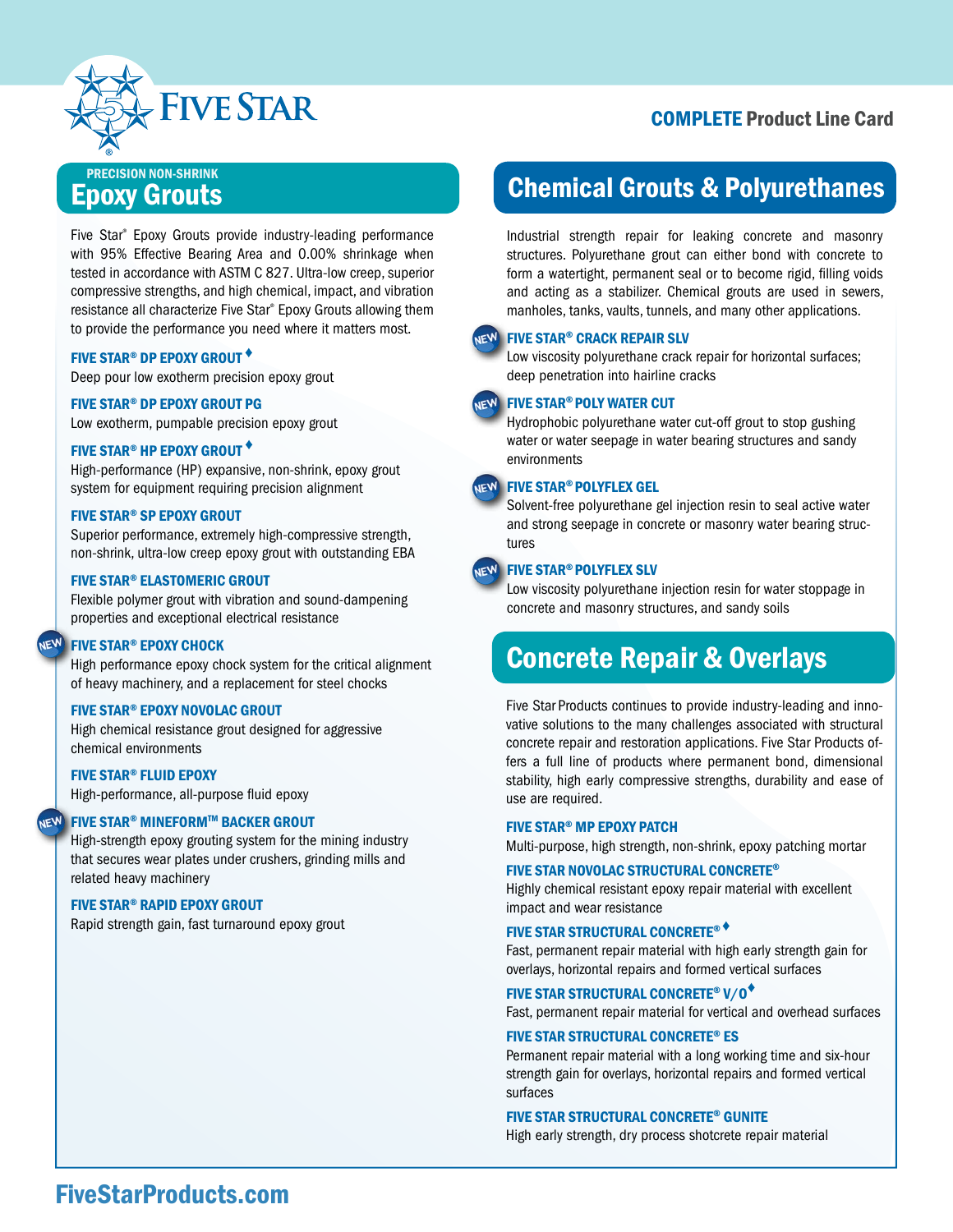

#### .CONTINUED

# Concrete Repair & Overlays

#### FIVE STAR STRUCTURAL CONCRETE® GUNITE S300 High strength, dry process shotcrete repair material

#### FIVE STAR STRUCTURAL CONCRETE® GUNITE WP

High strength, wet process shotcrete repair material

#### FIVE STAR STRUCTURAL CONCRETE® GUNITE WP-FS

Fine sand, wet process, shotcrete applied, permanent concrete repair material

#### FIVE STAR STRUCTURAL CONCRETE® S300

Permanent repair material with a long working time for overlays, large-volume repairs and foundation upgrades

#### FIVE STAR® SUMMERSET

Extended working time additive

# Infrastructure & Commercial Concrete Repair

#### **NEW FIVE STAR CENTRI-CAST® BASALT LINER**

Reinforcement wrap for epoxy, concrete and concrete-reinforced structures; protection against chemical and corrosive environments

#### NEW FIVE STAR CENTRI-CAST<sup>®</sup> ONE-PASS WET

High-strength, wet process, spray applied, permanent concrete repair mortar for use with a wet head and sled; provides corrision resistance for protection and rehabilitation

#### **NEW FIVE STAR CENTRI-CAST® PIPE PREP**

High-strength repair concrete for the preparation of damaged culvert and storm pipe bases before full repairs are made; use with Five Star Centri-Cast® Systems

### NE<sup>W</sup> FIVE STAR CENTRI-CAST® PIPE REPAIR MORTAR

Fiber-reinforced, centrifugally cast, high-performance cementitious mortar designed for the renewal of underground pipes without disturbing the pipe

#### **NEW FIVE STAR CENTRI-CAST® HS PIPE REPAIR MORTAR**

High strength, fiber-reinforced, centrifugally cast, high-performance cementitious mortar designed for the renewal of underground pipes without disturbing the pipe

#### **NEW FIVE STAR CENTRI-CAST<sup>®</sup> WATER STOP**

Fast-setting hydraulic cement that stops active leaks or flowing water in new or existing concrete, mortar, brick or any surface to which cementitious products can bond

#### FIVE STAR® HIGHWAY PATCH

Fast-setting repair mortar for horizontal repairs of concrete in pavements and bridge decks

### Infrastructure & Commercial Concrete Repair ...CONTINUED

#### FIVE STAR® HIGHWAY PATCH WINTER

Fast-setting repair mortar for horizontal repairs of concrete in pavements and bridge decks in cold-weather conditions

#### **NEW FIVE STAR® LIQUID CORROSION INHIBITOR**

Clear, surface applied treatment that penetrates through cementitious materials such as concrete, mortar and limestone to provide corrosion protection. Can be spray, brush or roller applied.

#### **JEW FIVE STAR® RAPID SURFACE REPAIR EASY MIX**

Self-leveling, low viscosity liquid polymer for quick surface repair of roads and bridges. Durable, long-lasting and traffic ready in as little as 30 minutes.

#### **JEW FIVE STAR® RAPID SURFACE REPAIR PF-60**

Rapid setting low viscosity polymer for the repair and rehabilitation of concrete and asphaltic concrete pavements. Long-lasting repairs handle vibration, heavy traffic and thermal movement.

#### **NEW FIVE STAR<sup>®</sup> RAPID SURFACE REPAIR PF-60 MS**

Same features as the Five Star® RSR PF-60 formulated with Moisture Scavenging properties to improve set in high moisture cure environments.

#### **NEW FIVE STAR® RAPID SURFACE REPAIR R-60**

Rapid setting ultra low viscosity concrete healer and penetrating crack sealer. Reduces freeze-thaw spalling in concrete pavements and protects from further chemical attack.

#### **NEW FIVE STAR<sup>®</sup> RAPID SURFACE REPAIR R-60 MS**

Same features as the Five Star® RSR R-60 formulated with Moisture Scavenging properties to improve set in high moisture cure environments.

# Specialty Concrete Repair

#### FIVE STAR STRUCTURAL CONCRETE® HTR

Fast turnaround, high-temperature exposure repair material

#### FIVE STAR STRUCTURAL CONCRETE® HTR SHOTCRETE

Dry process shotcrete applied, high-temperature exposure repair material

### FIVE STAR STRUCTURAL CONCRETE® UNDERWATER HP

Hand applied, rapid strength, underwater repair material

### FiveStarProducts.com